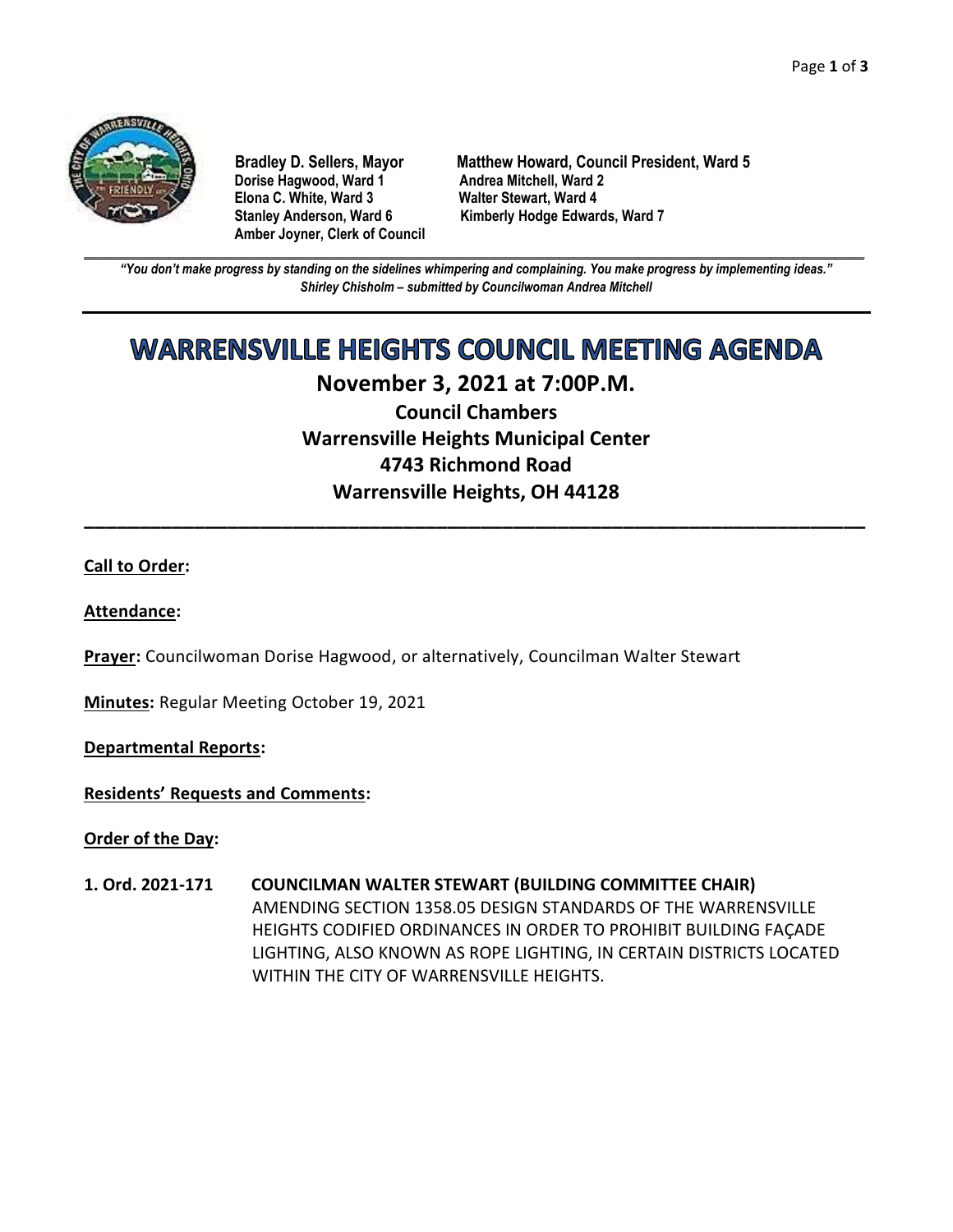#### **2. Res. 2021-042 MAYOR BRADLEY D. SELLERS**

AUTHORIZING THE MAYOR TO TRANSFER THE VACANT LAND LOCATED AT 19303 LONGBROOK ROAD, WARRENSVILLE HEIGHTS, OHIO 44128, PPN 761-15-020 TO THE CUYAOGA COUNTY LAND REUTILIZATION CORPORATION, AND DECLARING AN EMERGENCY.

#### **3. Res. 2021-043 MAYOR BRADLEY D. SELLERS**

AUTHORIZING THE MAYOR TO TRANSFER THE VACANT LAND LOCATED AT 19509 LONGBROOK ROAD, WARRENSVILLE HEIGHTS, OHIO 44128, PPN 761-15-030 TO THE CUYAOGA COUNTY LAND REUTILIZATION CORPORATION, AND DECLARING AN EMERGENCY.

#### **4. Res. 2021-044 MAYOR BRADLEY D. SELLERS**

AUTHORIZING THE ADMINISTRATION TO ENGAGE IN A PUBLIC BIDDING PROCESS TO ADVERTISE FOR AND SOLICIT COMPETITIVE BIDS FOR THE RIPARIAN RESTORATION ALONG BEAR CREEK IN THE CITY OF WARRENSVILLE HEIGHTS, AND DECLARING AN EMERGENCY.

### **5. Res. 2021-045 COUNCIL PRESIDENT MATTHEW HOWARD** RECOGNIZING THE LIFE AND LEGACY OF FORMER UNITED STATES SECRETARY OF STATE, COLIN POWELL.

#### **ADD-ONS**

# **6. Ord. 2021-172 MAYOR BRADLEY D. SELLERS** AUTHORIZING THE ADMINISTRATION OF THE CITY OF WARRENSVILLE HEIGHTS TO AMEND THE 2021 APPROPRIATIONS TO THE GENERAL FUND UNDER THE POLICE DEPARTMENT OF THE CITY OF WARRENSVILLE HEIGHTS FOR UNFORESEEN EXPENDITURES, AND DECLARING AN EMERGENCY.

#### **7. Ord. 2021-173 MAYOR BRADLEY D. SELLERS**

AUTHORIZING THE ADMINISTRATION OF THE CITY OF WARRENSVILLE HEIGHTS TO ENTER INTO AN AGREEMENT WITH THE INTERNATIONAL ASSOCIATION OF FIRE FIGHTERS LOCAL 1591 FOR THE PERIOD OF JANUARY 1, 2021 THROUGH DECEMBER 31, 2021, AND DECLARING AN EMERGENCY.

# **8. Ord. 2021-174 MAYOR BRADLEY D. SELLERS**

AUTHORIZING THE MAYOR TO ENTER INTO A RETENTION AGREEMENT WITH ZASHIN & RICH CO., L.P.A. (JON M. DILENO, LEAD ATTORNEY) FOR EMPLOYMENT LAW SERVICES FOR THE PERIOD OF JANUARY 1, 2022 THROUGH DECEMBER 31, 2022.